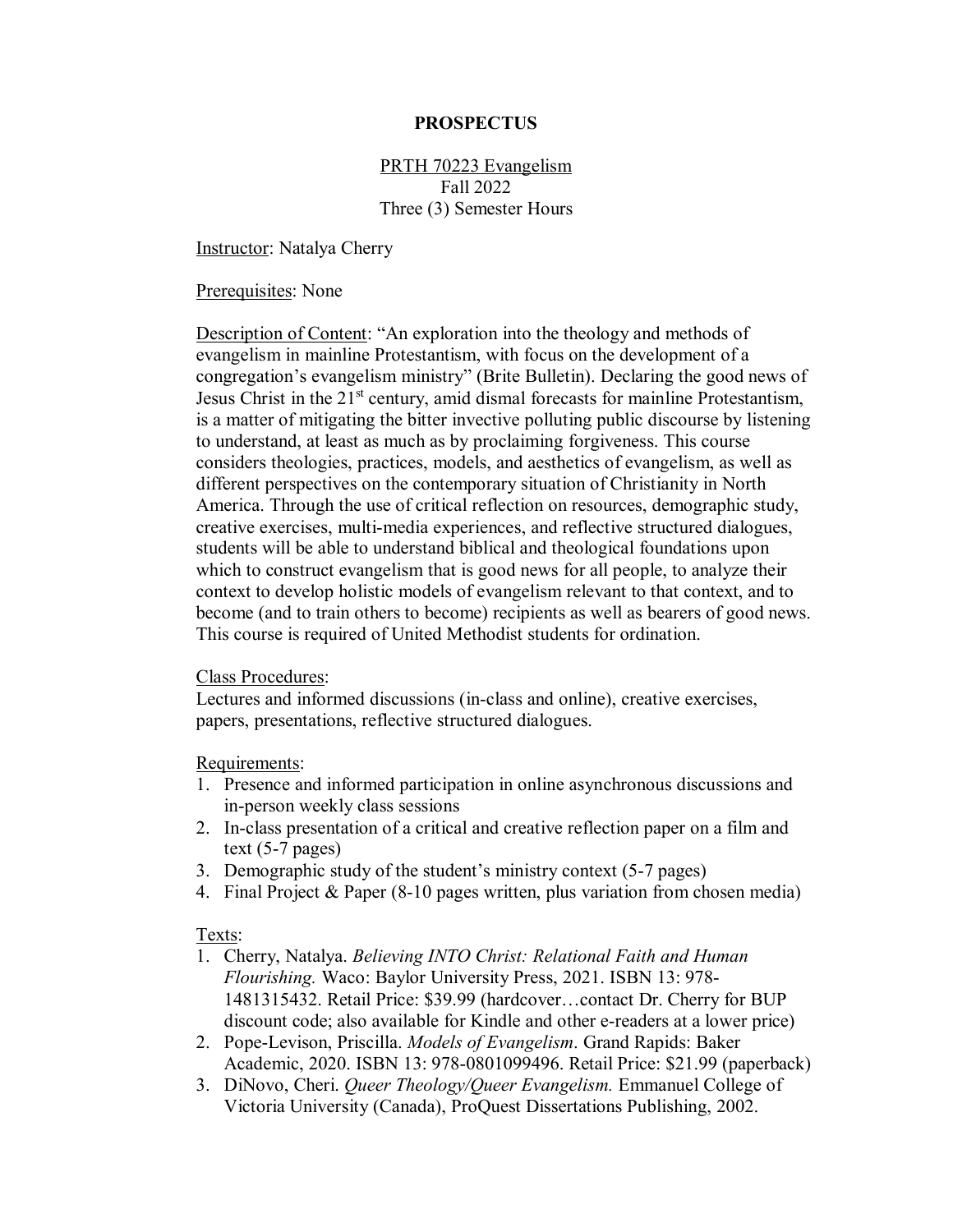NQ73453. (Free with TCU login, available online at [https://search.proquest.com/docview/305511688?pq-origsite=summon\)](https://search.proquest.com/docview/305511688?pq-origsite=summon)

- 4. Hancock, Justin and Jeremy Schipper. *The Julian Way: A Theology of Fullness for All of God's People (Missional Wisdom Library: Resources for Christian Community)* Eugene: Cascade, 2018. ISBN-13: 978-1532611599 Retail Price: \$19.00 (paperback)
- 5. Powe, Jr., F. Douglas. *New Wine, New Wineskins: How African American Congregations Can Reach New Generations.* Nashville: Abingdon, 2012. ISBN 13: 978-1426742224 Retail price: \$22.99 (paperback)
- 6. Stone, Bryan. *Evangelism after Pluralism: the Ethics of Christian Witness.*  Grand Rapids: Baker Academic, 2018. ISBN-13: 978-0801099793 Retail Price: \$21.99 (paperback)
- 7. Session, Irie Lynne, Kamilah Hall Sharp, Jann Aldredge-Clanton. *The Gathering, A Womanist Church: Origins, Stories, Sermons, and Litanies*. Eugene: Wipf & Stock, 2020. ISBN 13: 978-1725274624 Retail Price: \$23.00 (paperback)

Numerous excerpts (including from some of the below recommended books) and tools, made available on TCU Online course site and via links in the syllabus.

Also Recommended (Students will select one of the following for reflection paper):

Arias, Mortimer. *Announcing the Reign of God.* Eugene, OR: Wipf & Stock, 2001 (originally Minneapolis: Fortress, 1984) ISBN 13: 978-0788099038 Retail Price: \$23.00 (paperback)

Chilcote, Paul W. and Laceye C. Warner, eds. *The Study of Evangelism: Exploring the Missional Practice of the Church.* Eerdmans, 2008. ISBN: 978-0802803917. Retail Price: \$42 (paperback)

- Colliers-Thomas, Bettye. *Daughters of Thunder: Black Women Preachers and Their Sermons, 1850-1979.* San Francisco: Jossey-Bass, 1998. ISBN 13: 9780787909185 Retail Price: \$29.95 (hardcover)
- Dinovo, Cheri. *Qu(e)erying Evangelism: Growing a Community from the Outside In*. Cleveland: Pilgrim Press, 2005. 978-0829816877 Retail Price: \$25.00 (paperback)
- Heath, Elaine. *The Mystic Way of Evangelism: A Contemplative Vision for Christian Outreach.* Grand Rapids: Baker Academic, 2008. ISBN 13:978- 0801033254 Retail Price \$22.00 (paperback)

Knight III, Henry H. and F. Douglas Powe, Jr.. *Transforming Evangelism: The Wesleyan Way of Sharing Faith.* Nashville: Discipleship Resources, 2006. ISBN-13: 978-0881774856 Retail Price: \$14.00 (paperback)

. *Transforming Community: The Wesleyan Way to Missional Congregations.* Nashville: Discipleship Resources, 2016. ISBN-13: 978- 0881777543 Retail Price: \$15.00 (paperback)

May, Cedric. *Evangelism and Resistance in the Black Atlantic, 1760-1835.*  Athens: University of Georgia Press, 2008. ISBN 13: 978-0820327983 Retail Price: \$41.95 (paperback)